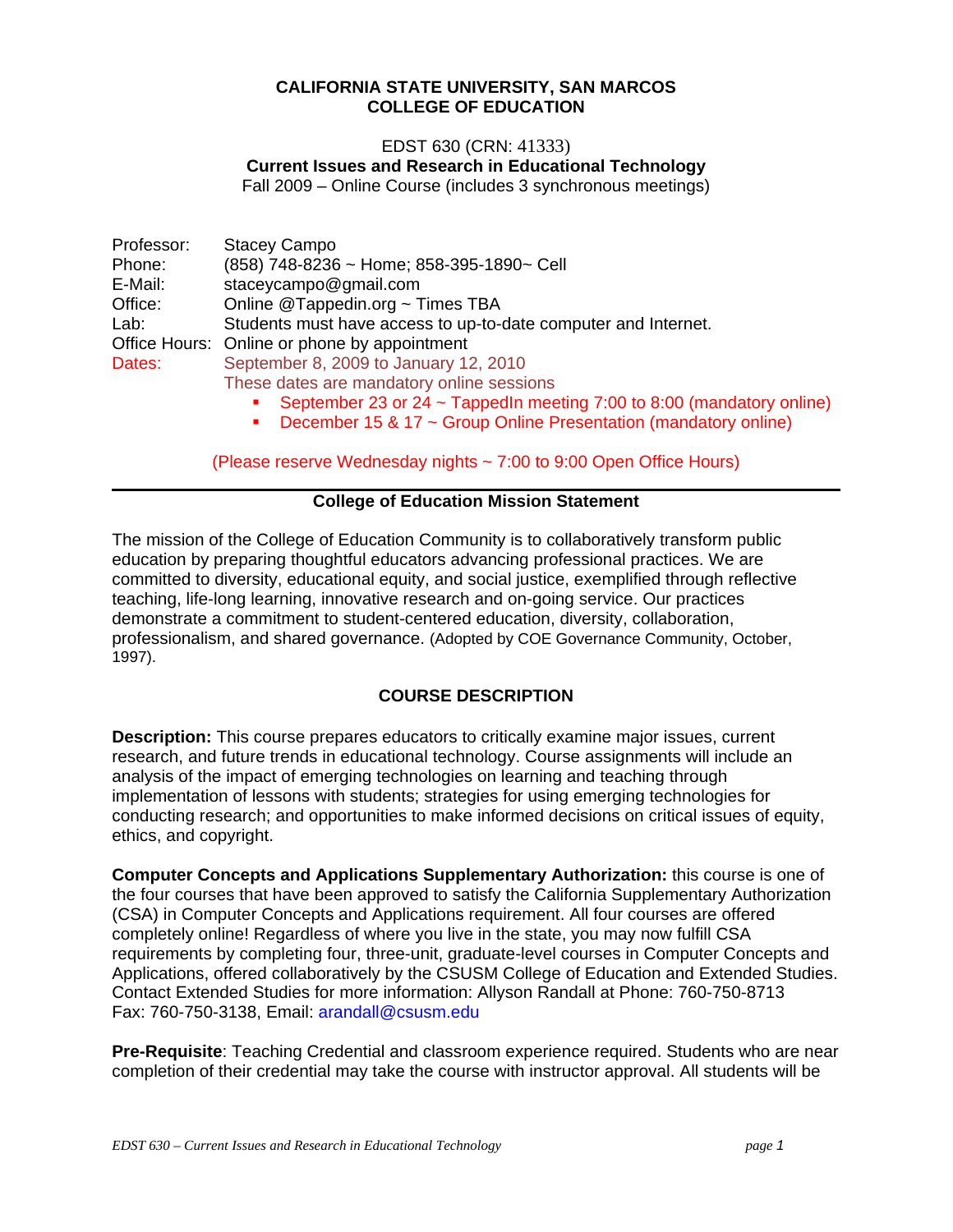asked to implement lessons with students in classrooms, in small groups, or in another setting approved by the instructor (guest teacher in another teacher's classroom is an option).

**Graduate Credit**: this is a graduate level course, and successful completion can be applied toward elective requirements for some Masters Programs including the Masters in Education General option through the College of Education at Cal State San Marcos. Note that students must receive an A or B in order to use the course as one of their electives.

## **Course Objectives: Learner Outcomes**

By the end of this class, students will

- 1. *Demonstrate knowledge of the National Educational Technology Standards (NETS) for teachers, students, and administrators.*
- *2. Be knowledgeable about issues of change, digital divide, equity, and challenges of implementation of technology in the curriculum.*
- *3. Uses technological resources to create and assess technology-enhanced lessons aligned with the adopted curriculum.*
- *4. Identify key features of various electronic communication forums and be able to apply their use for purposes of professional growth, research, and instruction.*
- *5. Design, adapt, and use lessons that address students' needs to develop information literacy and problem solving skills as tools for lifelong learning.*
- *6. Uses computer applications for a variety of educational purposes including manipulating and analyzing data for assessing students learning and for providing feedback.*
- 7. *Demonstrates competence in evaluating the authenticity, reliability and bias of data gathered, determining outcomes, and evaluating the success or effectiveness, monitoring and reflecting upon the results of using technology in instruction.*

#### **Required Course Materials and Texts (these prices are subject to change and I will alert you to any changes)**

- 1. ISTE Student Membership: http://www.iste.org (\$54) including either *Journal on Research on Technology in Education (JRTE)* OR *Learning and Leading with Technology (L&L)*. ISTE registration must be complete by end of first week of class).
- 2. Subscription to **Task Stream** (www.taskstream.com). Indicate you are from California State University System: San Marcos. (1 semester: \$25).
- 3. Storage device: Flash Drive recommended (1 Gig minimum)
- 4. Email Account You are provided a campus email account automatically after you are registered for the class. To activate, contact Help Desk.
- 5. \*Computer Access If you do not have access to a computer at home or school, you must identify a location with access appropriate to use course resources including online videos, audio and access to this Web site: http://www.tappedin.org
- 6. \*Classroom Access If you are not currently teaching, you must arrange to plan, teach, and assess two – three technology-rich lessons in a classroom. If you are having difficulty making these arrangements, please contact the instructor by the end of the second week of the course to discuss ways to arrange to meet the requirement.

## **College of Education Attendance Policy**

Due to the dynamic and interactive nature of courses in the College of Education, all students are expected to attend all classes and participate actively. At a minimum, students must attend more than 80% of class time, or s/he may not receive a passing grade for the course at the discretion of the instructor. Individual instructors may adopt more stringent attendance requirements. Should the student have extenuating circumstances, s/he should contact the instructor as soon as possible. In this course, the instructor has adopted this policy: you must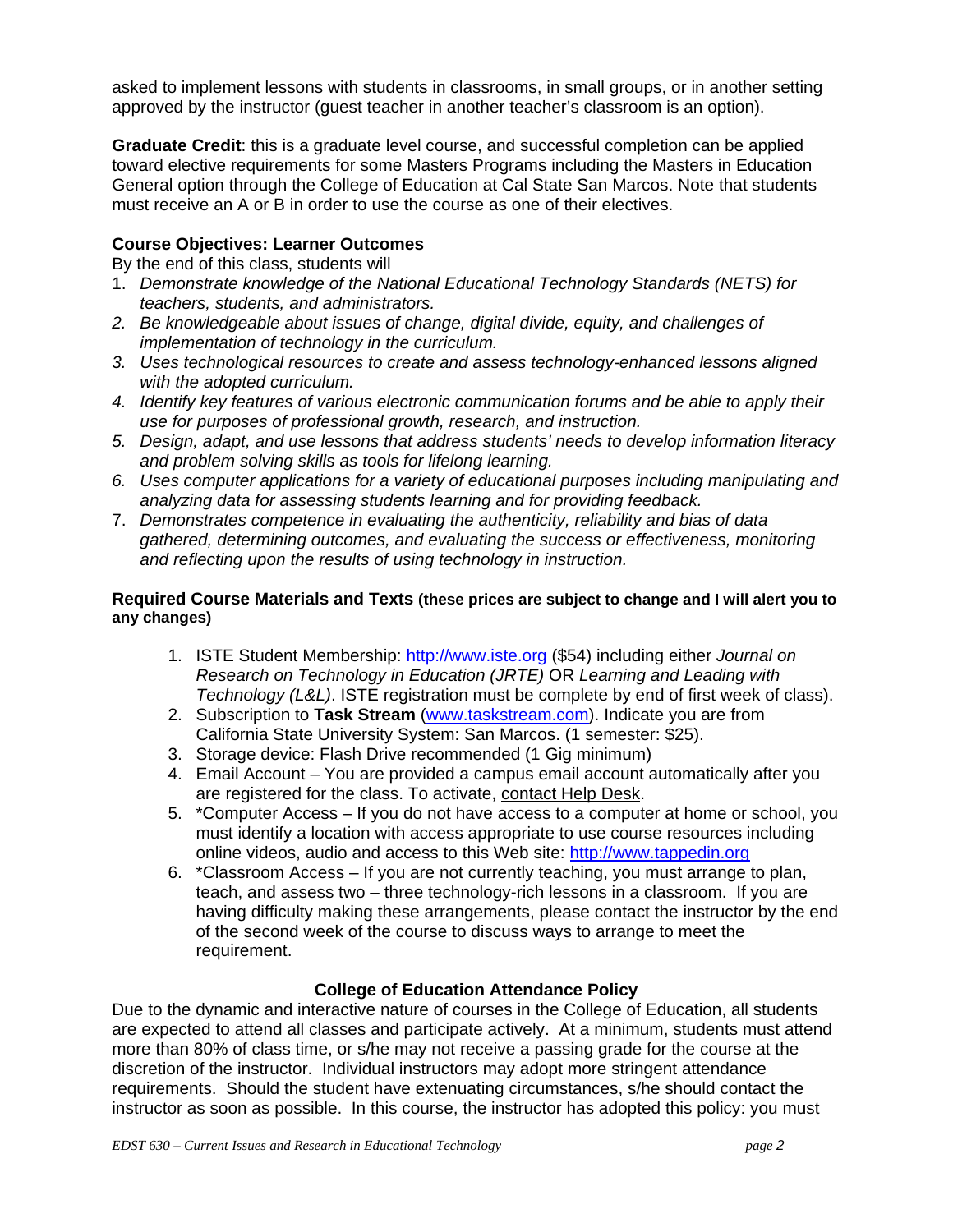*of the following week.* be active in online coursework including email, discussions and activities at least twice weekly, or you cannot receive a grade of A or A-; if you are inactive for one week or more, you cannot receive a grade higher than B-. If you have extenuating circumstances, you should contact the instructor as soon as possible. *Modules begin on Tuesday each week and end on Monday* 

#### **Students with Disabilities Requiring Reasonable Accommodations**

Students with disabilities who require reasonable accommodations must be approved for services by providing appropriate and recent documentation to the Office of Disable Student Services (DSS). This office is located in Craven Hall 5205, and can be contacted by phone at (760) 750-4905, or TTY (760) 750-4909. Students authorized by DSS to receive reasonable accommodations should meet with their instructor during office hours or, in order to ensure confidentiality, in a more private setting.

## **CSUSM Academic Honesty Policy**

"Students will be expected to adhere to standards of academic honesty and integrity, as outlined in the Student Academic Honesty Policy. All written work and oral presentation assignments must be original work. All ideas/materials that are borrowed from other sources must have appropriate references to the original sources. Any quoted material should give credit to the source and be punctuated with quotation marks.

Students are responsible for honest completion of their work including examinations. There will be no tolerance for infractions. If you believe there has been an infraction by someone in the class, please bring it to the instructor's attention. The instructor reserves the right to discipline any student for academic dishonesty in accordance with the general rules and regulations of the university. Disciplinary action may include the lowering of grades and/or the assignment of a failing grade for an exam, assignment, or the class as a whole."

Incidents of Academic Dishonesty will be reported to the Dean of Students. Sanctions at the University level may include suspension or expulsion from the University.

## **Plagiarism:**

As an educator, it is expected that each student will do his/her own work, and contribute equally to group projects and processes. Plagiarism or cheating is unacceptable under any circumstances. If you are in doubt about whether your work is paraphrased or plagiarized see the Plagiarism Prevention for Students website http://library.csusm.edu/plagiarism/index.html. If there are questions about academic honesty, please consult the University catalog.

## **Postings Policy (Value Added Model)**

When replying to a posting by another student, instructor, or guest in the Discussion area of WebCT, your reply MUST begin with the name of the person who posted the previous message. Your response MUST address one of the following: **give an example** of what the prior post had described; **provide a different perspective** of the topic posted; OR **expand upon the idea**  posted in the message by including more detail and depth. The instructor will provide feedback in the first few modules to support understanding of this concept. You will be asked to measure this model later in the course.

**Participation:** It is expected that all students will have an active presence in the online community. Organize your week so that you **visit the WebCT shell at least every 2 days**  during the 8 weeks of the course. This will keep you in touch with module assignments and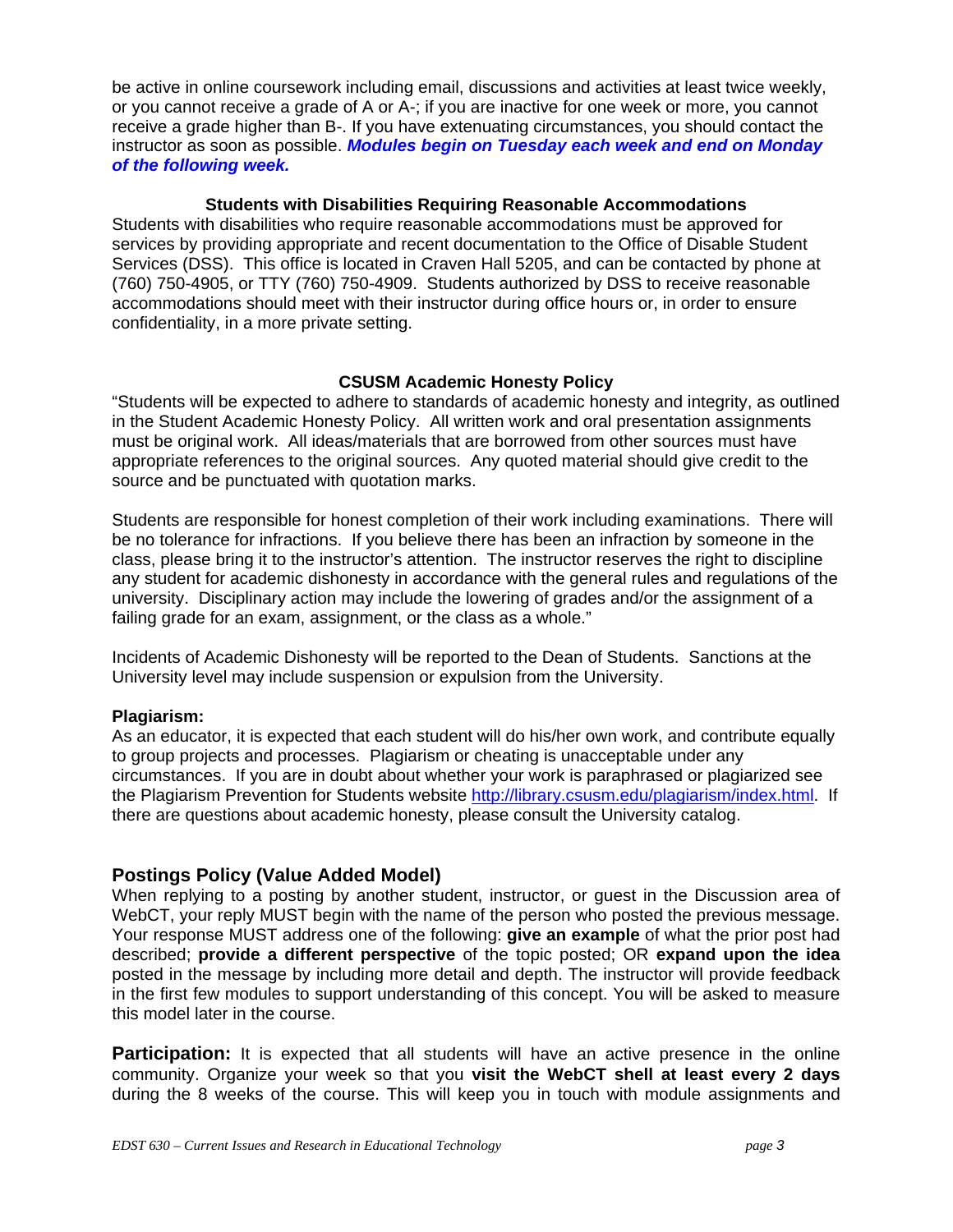discussions. You will need to use an up-to-date computer and operating system that has the ability and speed to use WebCT and participate in Tapped In chats (tappedin.org), play sound files and movie clips. It is your responsibility to check these capabilities out ahead of time and have a plan to identify a facility or location where you have access to allow these technical capabilities during the course (CSUSM provides access on campus computers). There is a tune up tool on WebCT to use to test your browser and access. Note that all assignment documents MUST be able to be opened in Microsoft Office (Word in .doc format or Excel in .xls format). Files may be created using Web 2.0 tools and downloaded in Word format for submission (ex: Google Docs).

**Assignment Questions**: There is a Question section in the Discussion area of WebCT. This section is included to allow everyone the benefit of having access to instructor responses and for learners to support each other as a community in responding to help requested by someone in the class. Please review the posted questions and replies before posting your question(s) or contacting the instructor about a problem. Instructor will respond to posts within 48 hours.

**Announcements**: The instructor posts announcements in WebCT periodically to update students with important information, communication about assignments and reminders about dates or tasks. These announcements will appear when you login to WebCT. You can review the announcements by clicking on the Announcement link on the menu of WebCT. Notice of a new module release is posted on the Course Content (menu) page of WebCT each week.

**WebCT Help**: Call the CSUSM help desk. Their location and hours are listed on the web: http://www.csusm.edu/iits/sth/ Be sure to leave a phone number and/or email if you leave a message regarding a problem you are having. They can help with all technical aspects of the WebCT environment such as posting, submitting assignments, accessing materials. They cannot answer questions about the assignment requirements. Be sure to use the Help Desk, there are very supportive of your success.

Important Considerations:

- Assignments are due when noted on the Calendar of WebCT and/or under the Assignment link.
- All assignments should be based on thoughtful reflection and at a masters level, and submitted only after proof reading and final editing (use spell and grammar check to assist you).
- Contact instructor in advance of any extended absence online or for a synchronous class or group meeting or if you become behind in the weekly module activities. You should suggest a timeline for how you will make up missed sessions or alternative assignments when appropriate.
- Grading of written assignments will be based on adherence to the assignment, evidence of revision, clarity, coherence, and legibility in edited text. Points are deducted for spelling and/or grammar errors and/or missing elements, depth or accuracy.
- Remember to cite all information obtained from others completely in APA  $(5<sup>th</sup>$  Edition). References are also required.

## **National Board for Professional Teaching Standards (NBPTS)**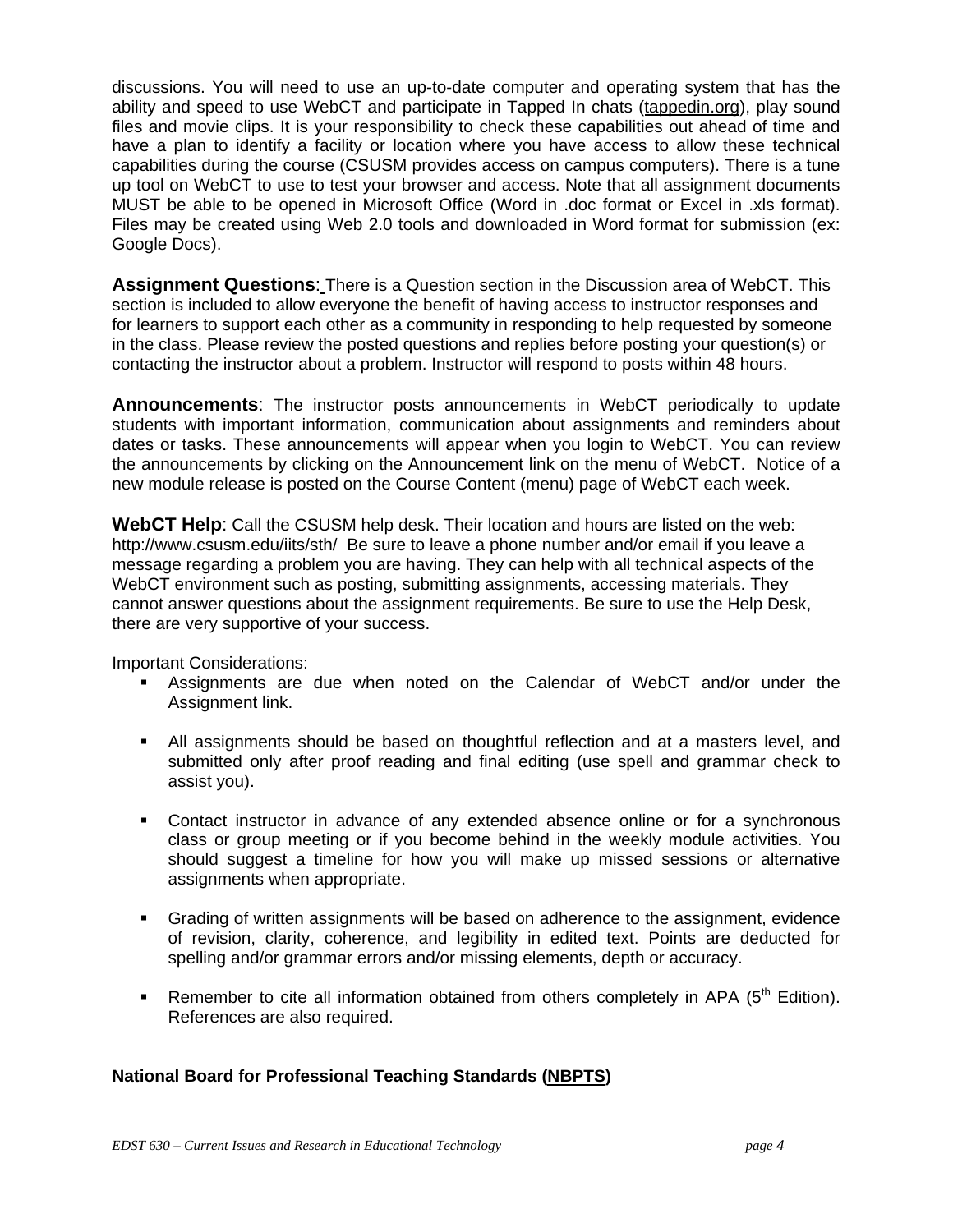All courses within the CSUSM masters program are intended to provide a comprehensive professional development experience. Teachers pursuing National Board Certification will find the COE assessment process, including requirements for portfolio completion, particularly helpful. Regardless of whether or not National Board Certification is sought and achieved, by the time teachers complete the program they will have made and documented significant accomplishments, which will be reflected in their practice.

The National Board for Professional Teaching Standards' (NBPTS) five core propositions that are reflected in some courses of the COE masters program. The concepts in the five propositions are the heart of the National Board's perspective on what teachers should know and be able to do. They help frame the core experiences and activities that enable teachers to demonstrate a high level of knowledge, skills, dispositions, and commitments described by these propositions. They provide the foundation for all standards and assessment. These propositions are: 1) Teachers are committed to students and their learning; 2) Teachers know the subjects they teach and how to teach those subjects to students; 3) Teachers are responsible for managing and monitoring student learning; 4) Teachers think systematically about their practice and learn from experience; and 5) Teachers are members of learning communities.

CSUSM masters students will be exposed in to elements required for National Board's high and rigorous standards through the completion of assignments in this course and through their portfolios that provides evidence of teaching practice, student product samples, and through written commentaries that document and reflect their actions. These sources of evidence serve as a lens for what teachers do and think about their practice.

The EDST 630 course activities focus on content knowledge as well as age-appropriate and content-appropriate strategies that teachers may use for teaching subject matter using technology tools. Students will demonstrate their knowledge by responding to topics and readings that address critical issues of change and by completing a culminating digital portfolio of their work. Course objectives that align with (NBPTS) indicate that all students will show evidence of the following:

- A commitment to students and their learning.
- Knowledge of the subjects they teach and how to teach them.
- The demonstration of management and monitoring of student learning.
- Thinking systematically about their practice and learning from experience.
- Involvement as members of learning communities.
- Reflection on practice through completion of a digital portfolio addressing standards.

## **Grading Standards**

In order to successfully complete this course, assignments must be completed with at least an acceptable level noted on assignment rubrics. In addition to the assignments described below, performance assessment will be on student's ability to perform tasks using a variety of software.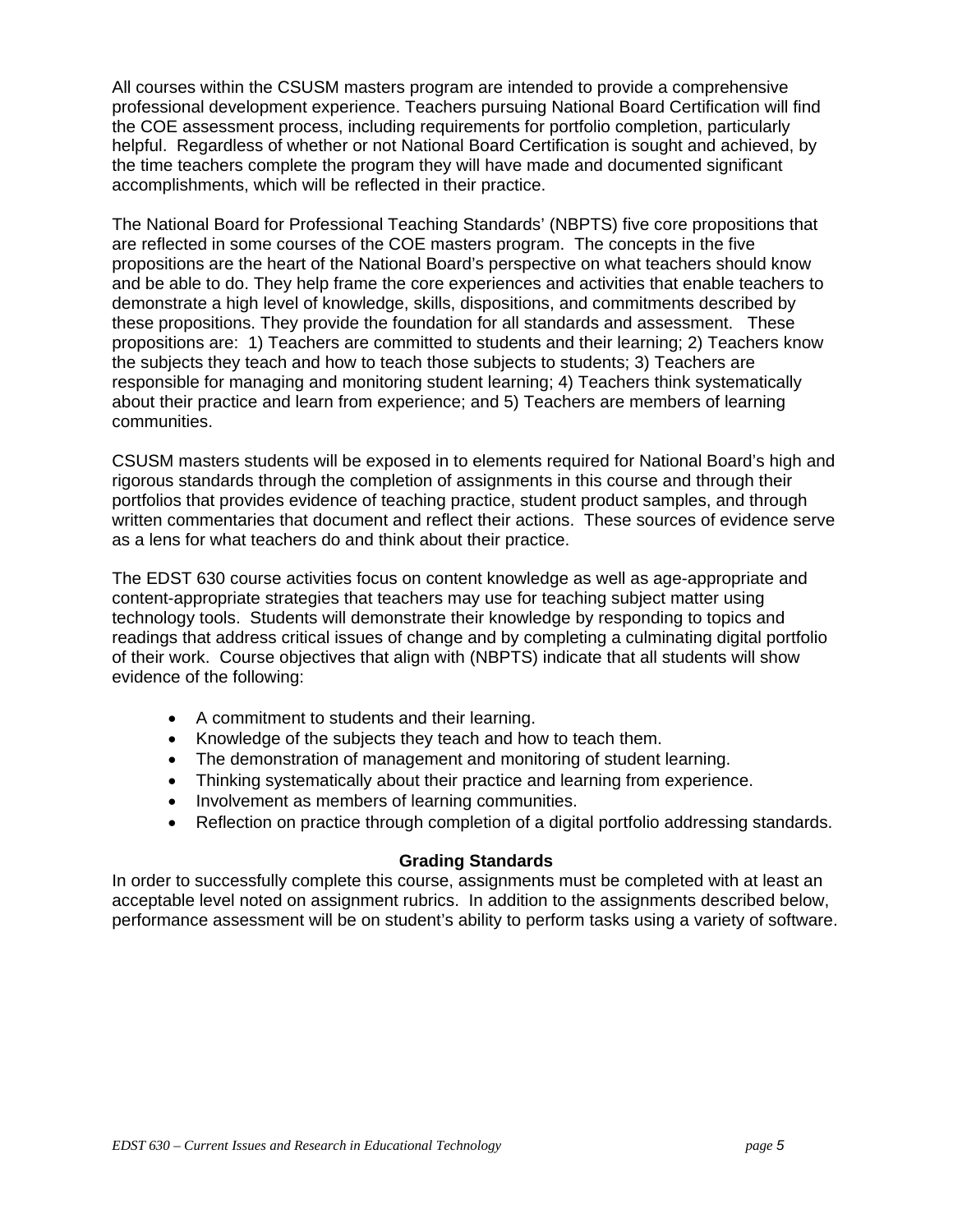# **All University Writing Requirement**

California State University San Marcos has adopted an all-university writing requirement. In each course, students are required to **write at least 2500 words** in essays, exercises, papers and examinations. The portfolio is a large part of this writing assessment.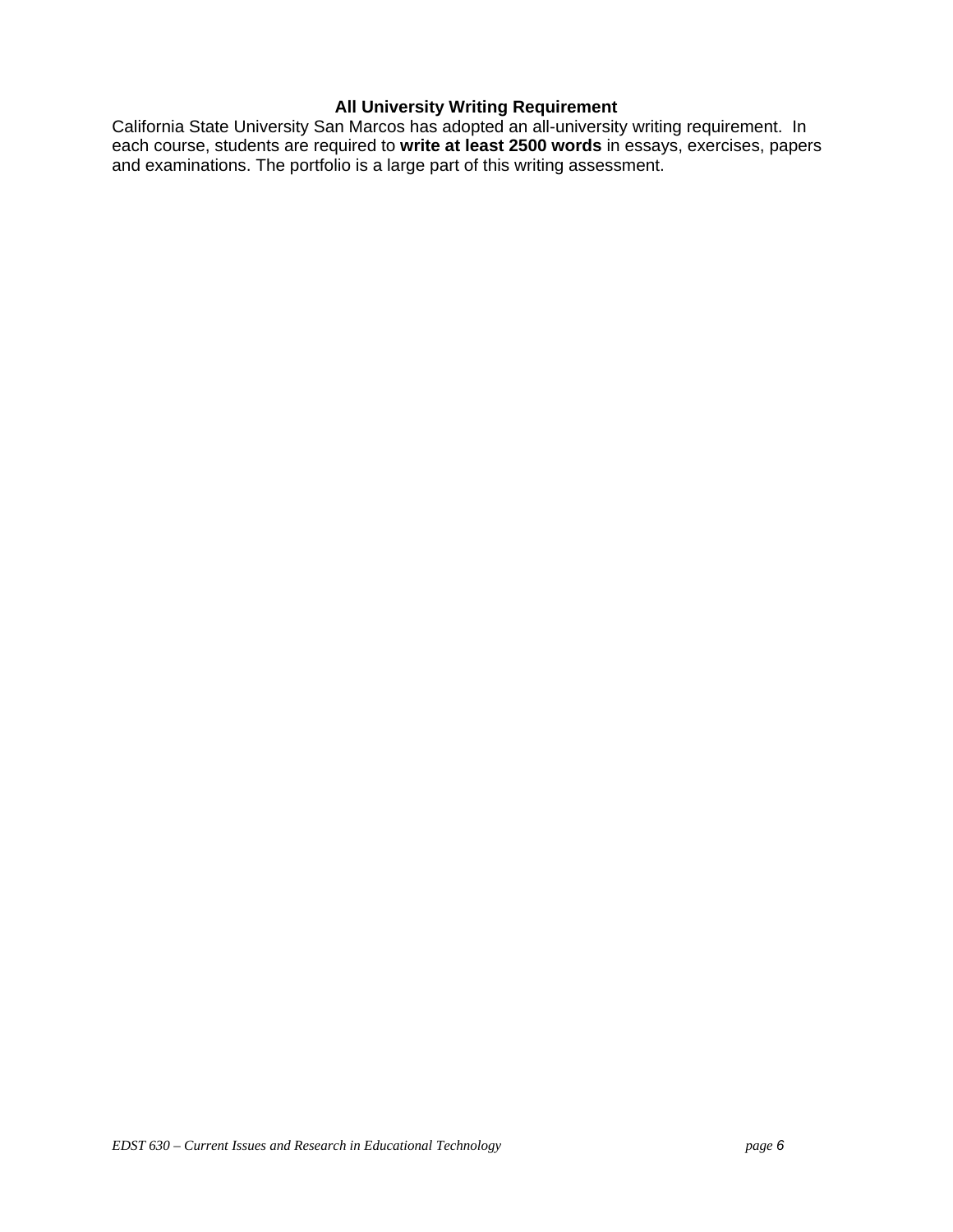# **Course Requirements (Complete Assignment Guide is a separate document)**

| <b>No</b>      | <b>Assignment</b>                                                                                                                                                                                      | <b>Description</b>                                                                                                                                                                                                                                                                                                                                                                                                       | <b>Points</b> |  |  |  |
|----------------|--------------------------------------------------------------------------------------------------------------------------------------------------------------------------------------------------------|--------------------------------------------------------------------------------------------------------------------------------------------------------------------------------------------------------------------------------------------------------------------------------------------------------------------------------------------------------------------------------------------------------------------------|---------------|--|--|--|
| 1              | Site Inventory                                                                                                                                                                                         | Student completes an Inventory of technology at their site and within their<br>district or campus community.                                                                                                                                                                                                                                                                                                             | 10            |  |  |  |
| $\overline{2}$ | <b>Teaching a Tech Skill</b><br>using a handout                                                                                                                                                        | Students create a handout for a tech activity using screen captures and step<br>by step instructions. Topics are selected from a list including such skills as:<br>use of technology to analyze data, use of rubrics, and other ways to assess<br>student learning using technology. A handout is created and distributed to<br>all students in the class via posting.                                                   | 10            |  |  |  |
| 3              | Transcripts<br>documenting use of<br>Tapped In (chat)                                                                                                                                                  | Requires Synchronous Meeting Times. Students explore an online<br>community and tool for distance education. They create their profile, set up<br>a virtual office, participate in online presentations and identify strategies to<br>facilitate a Topic Discussion. Transcripts for online sessions are submitted<br>as an assignment. These transcripts are provided by Tapped In.                                     | 15            |  |  |  |
| $\overline{4}$ | Part I: Facilitation of<br>Topic Discussion: A<br>Presentation in Tapped<br>In on an Issue in Ed<br><b>Tech</b><br><b>Part II: Annotated</b><br>Bibliography based on<br><b>Tapped In Presentation</b> | This assignment provides the opportunity for students to select an issue in<br>educational technology, research the issue and present findings to the<br>class. An annotated bibliography of readings from research is submitted.<br>Findings are presented using the online tool: Tapped In. Group<br>participation and reflection is required as part of this assignment.                                              | 25<br>10      |  |  |  |
| 5              | <b>Lesson #1: Information</b><br>Literacy Lesson<br>(Taught with<br>Students)                                                                                                                          | Students explore lessons and resources to support information literacy skills<br>for students, adapt or modify a lesson for their classroom, teach the lesson,<br>and reflect on outcomes. (http://www.kn.sbc.com (21 <sup>st</sup> Century Literacy<br>Lessons).                                                                                                                                                        | 10            |  |  |  |
| 6              | Lesson #2:<br><b>Technology Lesson</b><br>including a Rubric<br>(Final Project) -<br>(Taught with<br>Students)                                                                                         | Students design a technology-enhanced lesson (separate from the<br>Information Literacy Lesson) using an online tool in TaskStream. Based<br>on course experiences, they incorporate effective strategies and<br>applications appropriate for grade level and subject area. They design a<br>rubric for the lesson and work in groups to exchange feedback to modify<br>and strengthen the lesson.                       | 25            |  |  |  |
| $\overline{7}$ | Digital Portfolio<br><b>Taskstream</b>                                                                                                                                                                 | Students create an electronic portfolio to demonstrate they have met course<br>goals. The online portal (TaskStream) will be used for reflections and<br>artifacts that provide evidence related to each course goal. This experience<br>prepares teachers in the area of digital portfolios encouraged by the<br>National Board and provides reflection and evidence related to meeting<br>course objectives and goals. | 15            |  |  |  |
| 8              | Attendance and<br>Participation                                                                                                                                                                        | Students are active participants in Weekly in course discussions and group<br>activities online. The use of electronic communication in Tapped In, WebCT<br>and email are required for class activities. Attendance (through online<br>presence), participation, and timely access to online activities are critical to<br>success in the class.                                                                         | 10            |  |  |  |
|                |                                                                                                                                                                                                        | <b>TOTAL POINTS</b>                                                                                                                                                                                                                                                                                                                                                                                                      | 1000          |  |  |  |
|                | All assignments, requirements, due dates and scoring rubrics will be available through WebCT.<br>Students will check the calendar, announcements and assignment sections regularly for<br>updates.     |                                                                                                                                                                                                                                                                                                                                                                                                                          |               |  |  |  |